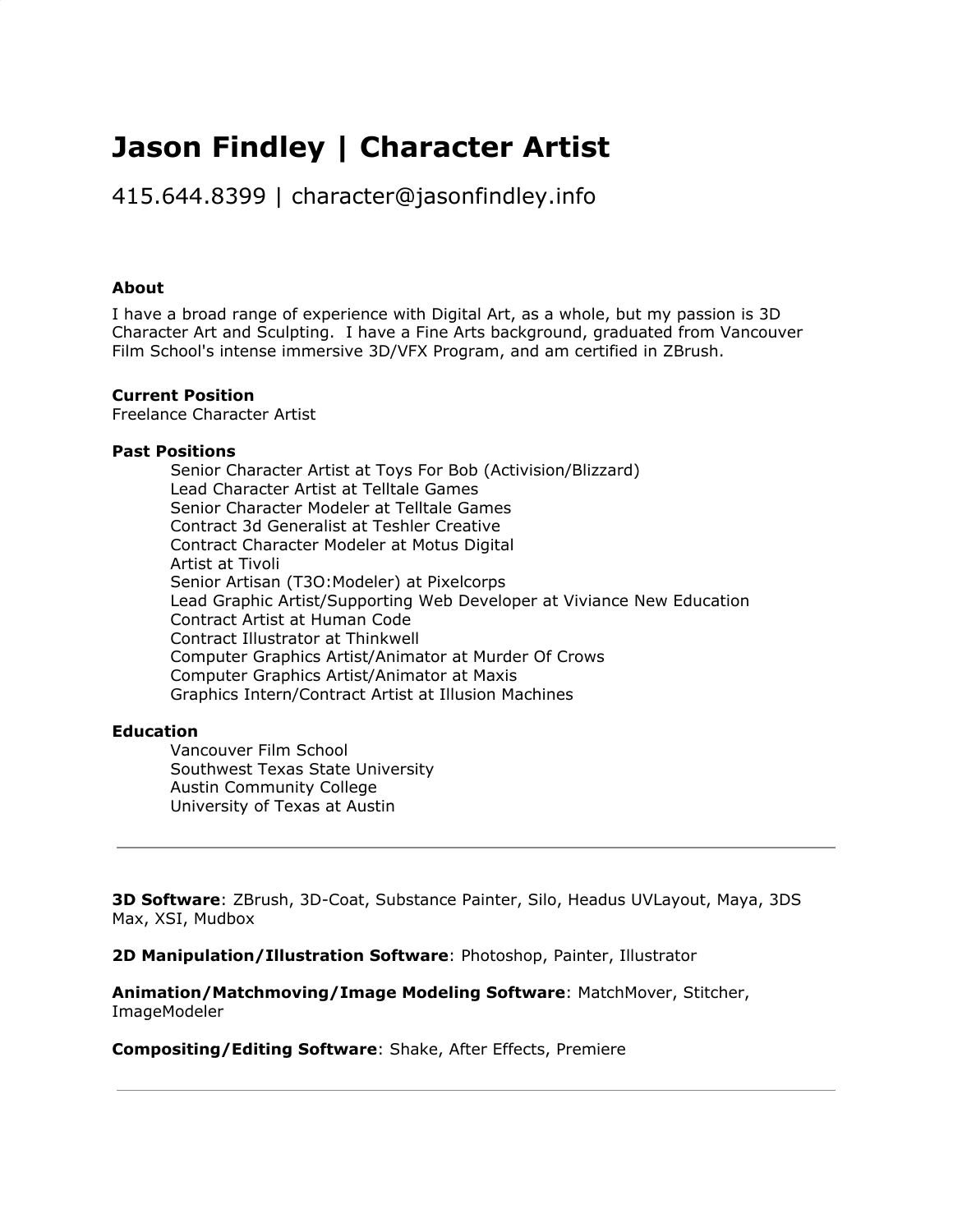### **Experience**

#### **Freelance Character Artist**

October 2017 - Present

Clients include Campo Santo, Telltale Games, and N3TWORK.

**Senior Character Artist | Toys For Bob (Activision/Blizzard)** | Publicly Held; 150+ employees; Entertainment Industry October 2013 – October 2017

Creating characters, as well as prototyping the toys, for "Skylanders" a multi-billion dollar franchise aimed at the 7-12 year market (developed as multi-platform titles, playable on a variety of platforms including iOS/360/XBOXONE/PS3/PS4/GC/Wii/WiiU).

In addition to my usual duties I enjoy the task of testing and implementing efficient work flow practices, as well as evaluating new tools and techniques in Character Creation, and the occasional Concepting task.

**Lead Character Artist | Telltale Games** | Privately Held; 150+ employees; Entertainment Industry January 2012 – October 2013

Creating, and over-seeing outsourcing, of characters on "The Wolf Among Us" and the vertex/texture budgets (developed for multi-platform titles, playable on a variety of platforms including iOS, PC/Mac, PSN/XBLA, and 360/PS3/GC).

In addition to my usual duties I enjoyed the task of designing and implementing efficient work flow practices, as well as evaluating new tools and techniques in Character Creation.

**Senior Character Artist | Telltale Games** | Privately Held; 150+ employees; Entertainment Industry June 2008 – January 2012

Creating characters across a wide variety of art styles and vertex/texture budgets (developed for multi-platform titles, playable on a variety of platforms including iOS, PC/Mac, PSN/XBLA, and 360/PS3/GC).

In addition to my usual duties I enjoyed the task of designing and implementing efficient work flow practices, as well as evaluating new tools and techniques in Character Creation.

**Contract 3d Generalist | Teshler Creative** | Privately Held; 11-50 employees; Advertising Industry 2008

Camera Mapping, Photogrammetry, Rendering & Lighting for multiple television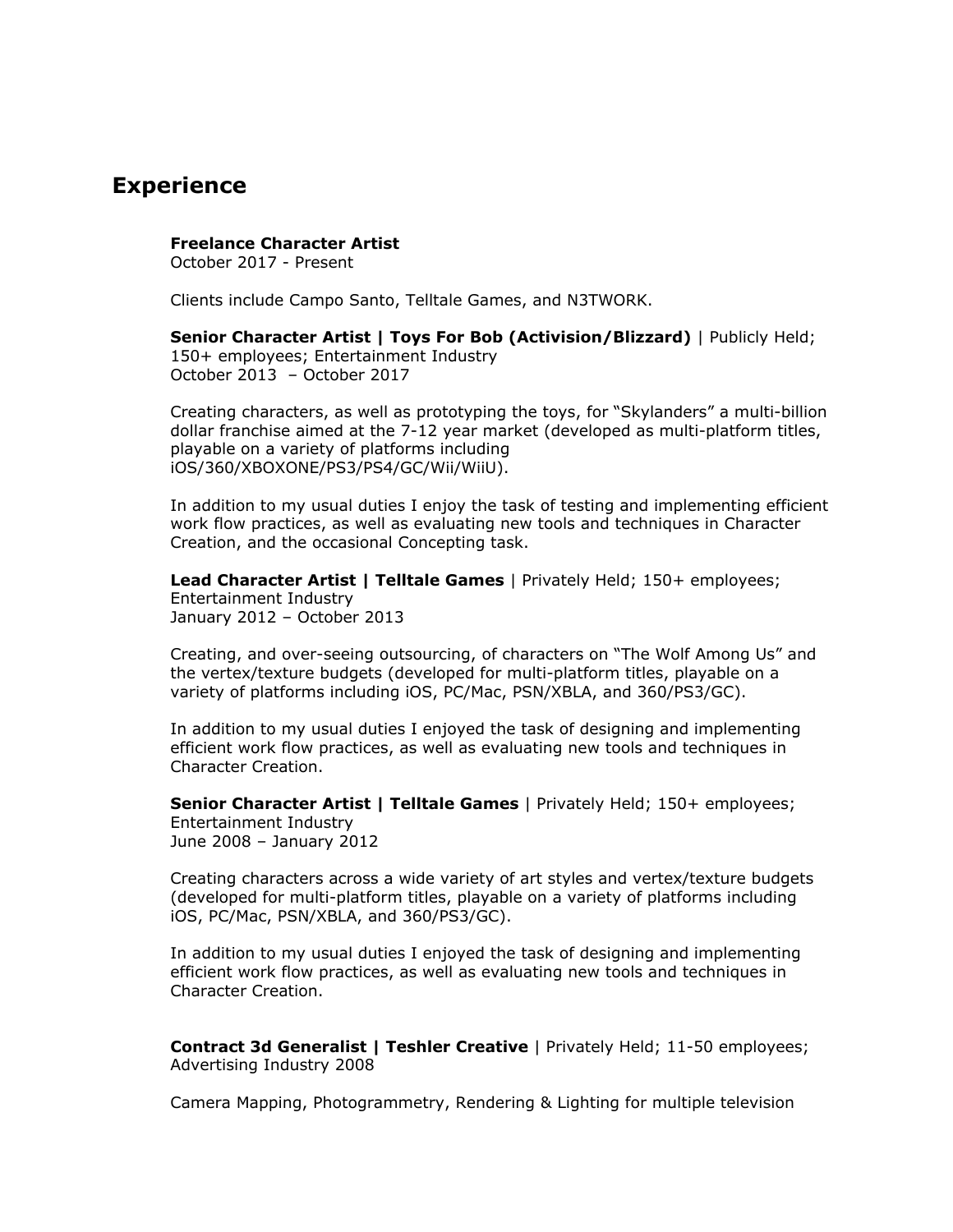commercials for Green Builder's.

**Contract Character Modeler | Motus Digital** | Privately Held; 11-50 employees; Entertainment Industry 2008

Editing character models for a television show pilot.

**Senior Artisan (T3O:Modeler) | Pixelcorps** | Educational Institution; Motion Pictures and Film Industry 2006

Worked as Senior Organic Modeler on a movie trailer/proof-of-concept for the film "Europa". Delivered assets intended for integration with live plates, replacing a human actor's body parts.

**Artist | Tivoli** | Public Company; 10,001 or more employees; Computer Software Industry 2000 – 2006

Worked for Education Department on numerous projects as both Staff Artist and Lead Artist. Responsibilities included designing the graphic look, prototyping the interface, and scripting the functionality following original or existing style guides. Tools included Flash, Photoshop, 3DStudio Max, Maya, and Install Shield (among others).

**Lead Graphic Artist/Supporting Web Developer | Viviance New Education** | Privately Held; 51-200 employees; E-Learning Industry 1999 – 2000

Responsibilities included designing all graphics and implementing them for projects; from concepts and initial client consultations all the way through to usability testing and final website implementation. Products developed included web-based training, corporate website, sales presentations, and product demos. Other responsibilities included design of logic flow (interface and navigation design), programming of HTML for web pages, and conducting interviews for both technical and creative personnel.

**Contract Artist | Human Code** | Privately Held; 51-200 employees; Entertainment Industry 1999

Localized assets into five different languages for Hasbro's "Trivial Pursuit: Millennium Edition".

**Contract Illustrator | Thinkwell** | Privately Held; 11-50 employees; E-Learning Industry 1999

Created illustrations for online medical courses.

**Computer Graphics Artist/Animator | Murder Of Crows** | Privately Held; 1-10 employees; Computer Games Industry 1998 – 1999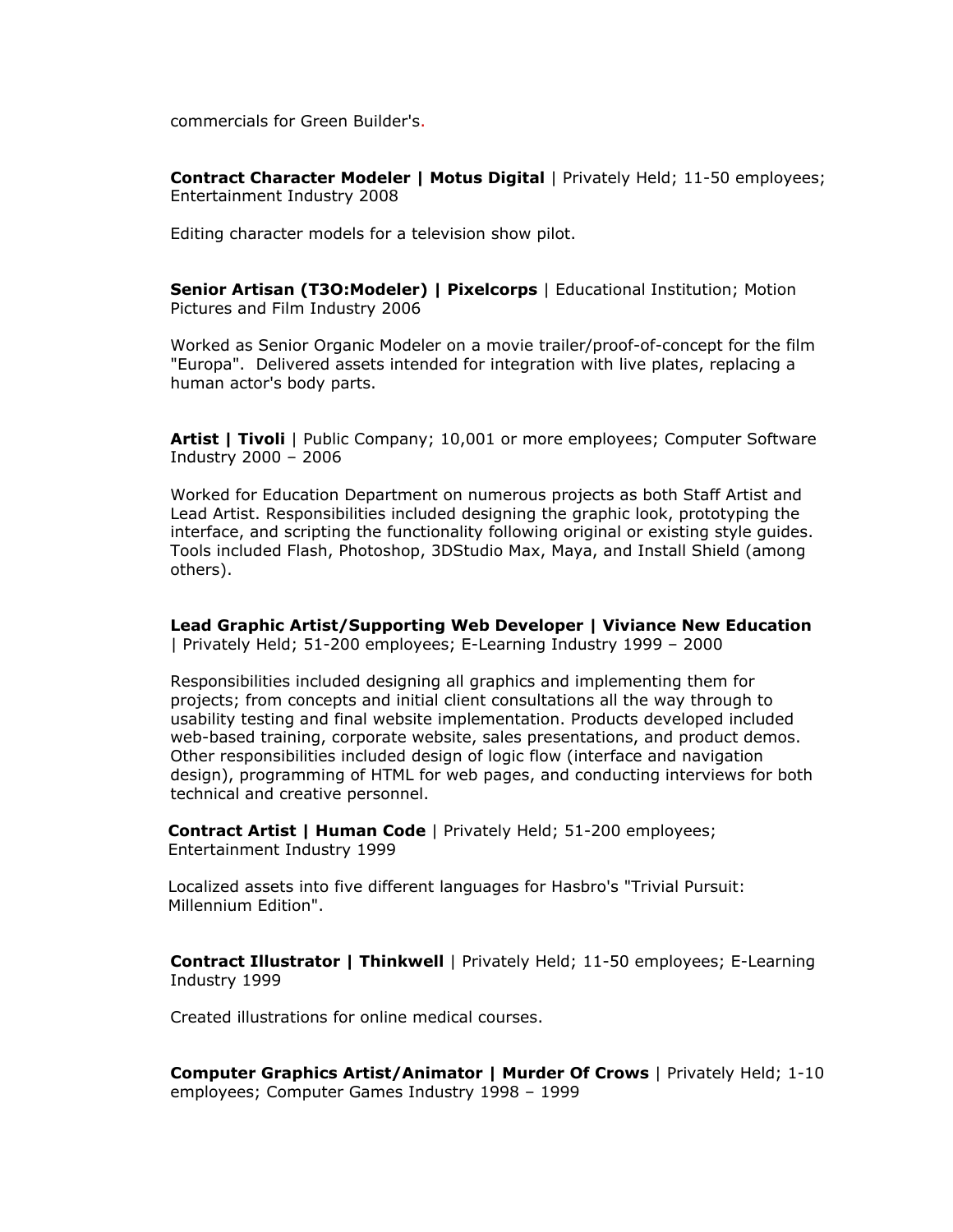Responsibilities included generation of game concepts and designing advertising/marketing materials. Content included portraiture paintings, interface designs, character concepts, and miscellaneous illustrations with a wide variety of tools.

**Computer Graphics Artist/Animator | Maxis** | Public Company; 51-200 employees; Computer Games Industry 1997

Responsibilities included generating world object concepts, concept sketches, models, and animations in 3DStudio Max, Photoshop, and related applications.

**Graphics Intern/Contract Artist | Illusion Machines** | Privately Held; 11-50 employees; Computer Games Industry 1997

Internship through the ACC Multimedia Department; later hired to develop game character concepts on a contract basis.

### **Education**

**Vancouver Film School** (2006 – 2007) | 3D/VFX (with a concentration in Modeling)Advanced Modeling/Sculpting (Traditional and Digital) Advanced Lighting Advanced Rendering Life Drawing UV'ing **Texturing** Character Concepting Animation (Traditional 2D and 3D) Animatics Camera Setup Compositing Rigging Concept Development **Storyboarding** 

#### **Southwest Texas State University** (1995 – 1998) | Fine, CG, and Commercial

ArtLife Drawing Animation (Digital) Illustration (Traditional and Digital) Design Art Direction Corporate Package Design Painting Typography Darkroom Photography **Ceramics** 

**Austin Community College** (1994 – 1997) | Fine, CG, and Commercial Art Life Drawing